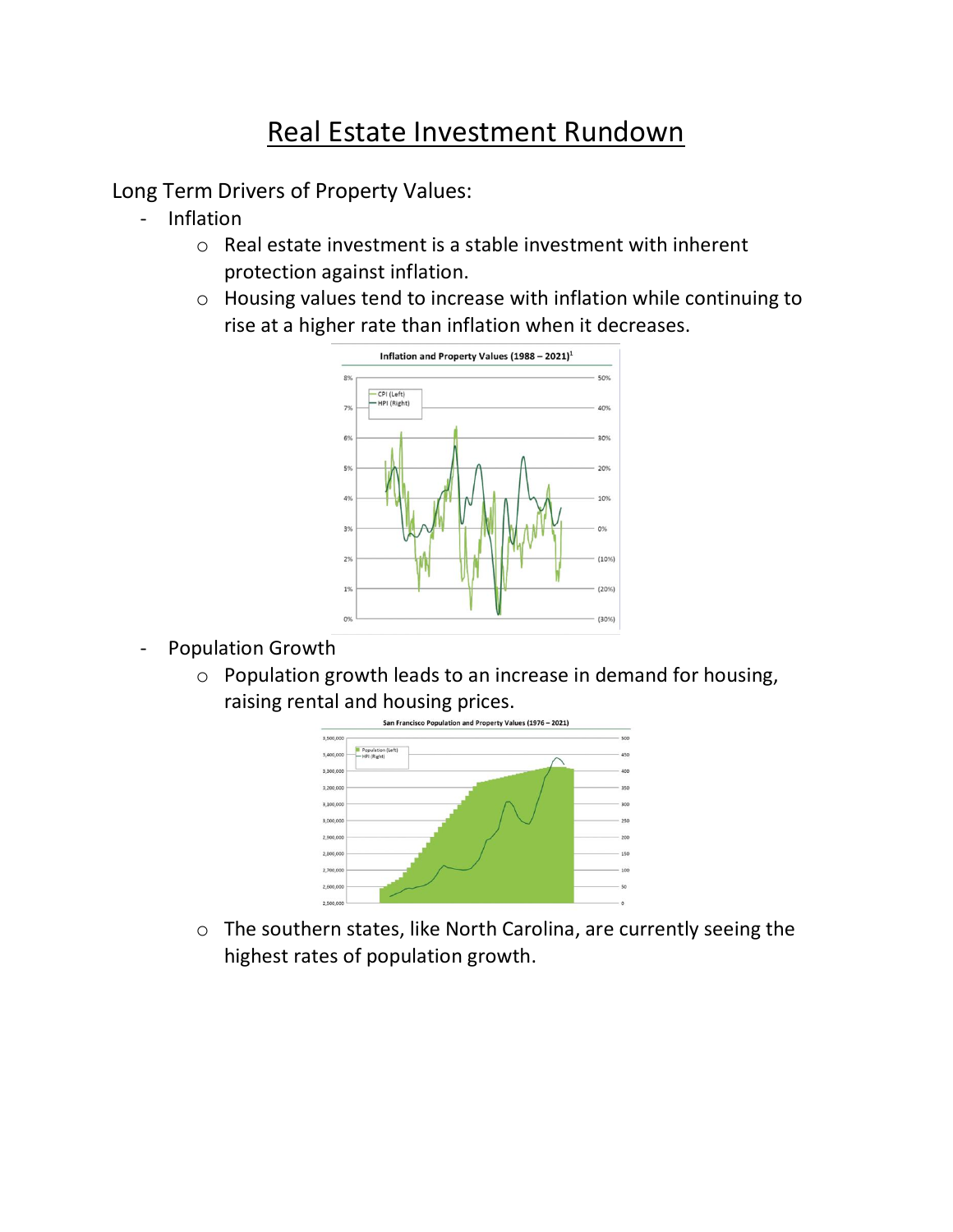

Private Equity Industry & Private Real Estate Funds

- The value of PE companies has grown more than eightfold since 2000, out pacing public market equities



- Suburban Home Boom
	- o About \$350 billion in private real estate dry powder as of the end of 2020
	- o \$4.1 billion in investment in residential properties in Q2 of 2022 (overtook office investment of \$3.3 billion)
- American Homes 4 Rent
	- o A real estate investment trust based in Calabasas, California that invests in single-family rental homes.
	- $\circ$  (NYSE: AMH) Stock price over the last 5 years have risen by over 70%